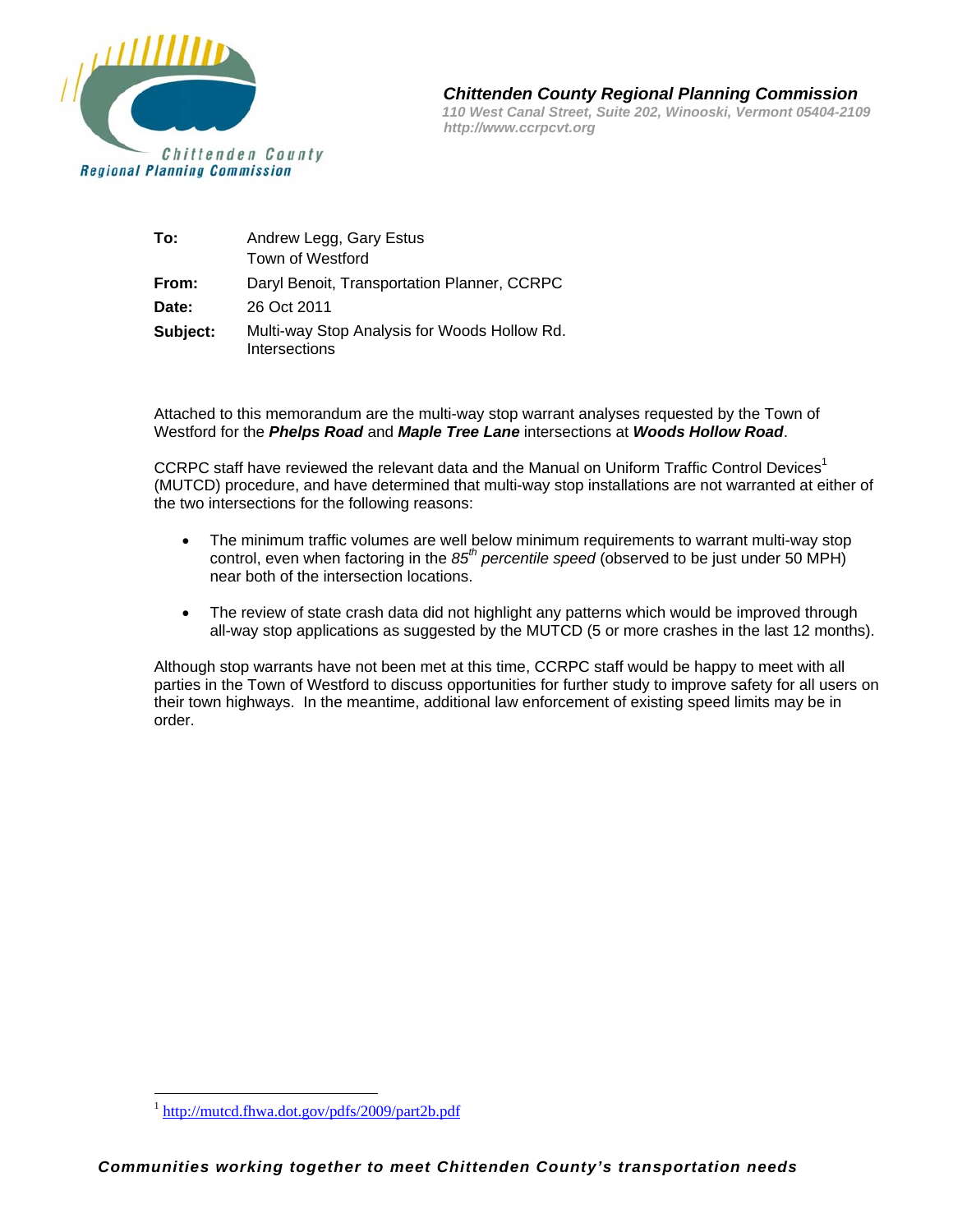# **Phelps Rd & Woods Hollow Rd Multi-way Stop Analysis**

Chittenden County Regional Planning Commission DRAFT ~ 21 Oct 2011

## **2009 MUTCD : Section 2B.07 : Multi-Way Stop Applications**

**C.** Minimum Volumes:

**1.** The vehicular volume entering the intersection from the major street approaches (total of both approaches) averages at least 300 vehicles per hour for any 8 hours of an average day; and

**2.** The combined vehicular, pedestrian, and bicycle volume entering the intersection from the minor street approaches (total of both approaches) averages at least 200 units per hour for the same 8 hours, with an average delay to minor-street vehicular traffic of at least 30 seconds per vehicle during the highest hour; but

**3.** If the 85th-percentile approach speed of the major-street traffic exceeds 40 mph, the minimum vehicular volume warrants are 70 percent of the values provided in Items 1 and 2.

| <b>Woods Hollow Road--SB</b> |          |      |          |                | <b>Phelps Road--WB</b> |          |          |      |          | <b>Woods Hollow Road--NB</b> |                |      |          |          |              |
|------------------------------|----------|------|----------|----------------|------------------------|----------|----------|------|----------|------------------------------|----------------|------|----------|----------|--------------|
| Hour                         | Right    | Thru | Left     | Bike/Ped       | <b>Total</b>           | Right    | Thru     | Left | Bike/Ped | <b>Total</b>                 | Right          | Thru | Left     | Bike/Ped | <b>Total</b> |
| 7:00 AM                      | $\Omega$ | 79   |          | 0              | 80                     |          | $\Omega$ | 32   | 0        | 33                           | 11             | 17   | 0        | $\Omega$ | 28           |
| 8:00 AM                      | $\Omega$ | 61   |          | 0              | 62                     | 0        | 0        | 20   | 0        | 20                           | 3              | 7    | $\Omega$ | $\Omega$ | 10           |
| 9:00 AM                      | $\Omega$ | 17   | $\Omega$ | $\Omega$       | 17                     |          | $\Omega$ | 9    | 0        | 10                           | $\overline{2}$ | 13   | 0        | $\Omega$ | 15           |
| 10:00 AM                     | $\Omega$ | 26   |          | $\Omega$       | 27                     | $\Omega$ | $\Omega$ | 5    | 0        | 5                            | 5              | 8    | 0        | $\Omega$ | 13           |
| 11:00 AM                     | $\Omega$ | 15   | $\Omega$ |                | 16                     | 0        | 0        | 3    | 0        | 3                            |                | 9    | 0        | $\Omega$ | 10           |
| 12:00 PM                     | $\Omega$ | 14   | $\Omega$ | 0              | 14                     | 3        | $\Omega$ | 4    | 0        | $\overline{7}$               | 6              | 11   | 0        | $\Omega$ | 17           |
| 1:00 PM                      | $\Omega$ | 14   | $\Omega$ | $\Omega$       | 14                     | $\Omega$ | $\Omega$ | 6    | 0        | 6                            | $\overline{7}$ | 10   | $\Omega$ | $\Omega$ | 17           |
| 2:00 PM                      | $\Omega$ | 19   |          | 0              | 20                     | 0        | 0        | 6    | 0        | 6                            | 11             | 17   | 0        | $\Omega$ | 28           |
| 3:00 PM                      | $\Omega$ | 17   | $\Omega$ | 0              | 17                     | $\Omega$ | $\Omega$ | 14   | 0        | 14                           | 13             | 33   | $\Omega$ | $\Omega$ | 46           |
| 4:00 PM                      | $\Omega$ | 21   | $\Omega$ | $\overline{2}$ | 23                     | $\Omega$ | $\Omega$ | 9    |          | 10                           | 14             | 58   | 0        | 0        | 72           |
| 5:00 PM                      | $\Omega$ | 17   | $\Omega$ |                | 18                     | $\Omega$ | 0        | 5    | 0        | 5                            | 7              | 61   | 0        | $\Omega$ | 68           |
| 6:00 PM                      | $\Omega$ | 15   | $\Omega$ | 0              | 15                     | $\Omega$ | $\Omega$ | 2    | 0        | $\overline{2}$               | 13             | 46   | $\Omega$ | $\Omega$ | 59           |
| Total                        | 0        | 315  | 4        | 4              | 323                    | 5        | 0        | 115  |          | 121                          | 93             | 290  | 0        | 0        | 383          |

**Table 1. Intersection Traffic Count Data:** *7 June 2011* 

 $\overline{a}$ 

A 12-hour intersection count was conducted on 7 June 2011 to ascertain the minimum traffic volumes required to warrant stop-sign installation at the approaches. Furthermore, an Automatic Traffic Counter (ATR) was installed 0.6 miles south of the intersection on Woods Hollow Road from 1-9 June 2011.

Although the posted speed limit was 35 MPH, the  $85<sup>th</sup>$ Percentile Speed obtained from the eight-day count was between 48-49 MPH in both directions of travel.

Additional criterion for the installation of a multi-way stop at this intersection could warranted if it experiences *"five or more reported crashes in a 12-month period that are susceptible to correction by a multi-way stop installation. Such crashes include right-turn and left-turn collisions as well as right-angle*  collisions."

A search through the Vermont Agency of Transportation's 2006-2010 Town Highway Crash Database yielded a single crash occurring in 2007 at this intersection, related to DUI and driving too fast for conditions<sup>2</sup>.

### **MUTCD Warrant Analysis Table 2. Warrant Analysis Hourly Breakdown**

| Hour     | Major<br><b>Street</b><br>Approach<br>Volumes | Major<br><b>Street</b><br>70% (210<br>vehicles)<br>Volume<br>Met | <b>Minor</b><br><b>Street</b><br>Approach<br>Volumes | <b>Minor</b><br><b>Street</b><br>70% (140<br>vehicles)<br>Volume<br>Met |
|----------|-----------------------------------------------|------------------------------------------------------------------|------------------------------------------------------|-------------------------------------------------------------------------|
| 7:00 AM  | 108                                           | No                                                               | 33                                                   | No                                                                      |
| 8:00 AM  | 72                                            | No                                                               | 20                                                   | No                                                                      |
| 9:00 AM  | 32                                            | No                                                               | 10                                                   | No                                                                      |
| 10:00 AM | 40                                            | No                                                               | 5                                                    | No                                                                      |
| 11:00 AM | 25                                            | No                                                               | 3                                                    | No                                                                      |
| 12:00 PM | 31                                            | No                                                               | $\overline{7}$                                       | No                                                                      |
| 1:00 PM  | 31                                            | No                                                               | 6                                                    | No                                                                      |
| 2:00 PM  | 48                                            | No                                                               | 6                                                    | No                                                                      |
| 3:00 PM  | 63                                            | No                                                               | 14                                                   | No                                                                      |
| 4:00 PM  | 93                                            | No                                                               | 10                                                   | No                                                                      |
| 5:00 PM  | 85                                            | No                                                               | 5                                                    | No                                                                      |
| 6:00 PM  | 74                                            | No                                                               | 2                                                    | <b>No</b>                                                               |

 $1$  Manual on Uniform Traffic Control Devices, 2009 - Section 2B.07 B

 $2$  Vermont Agency of Transportation – Highway Research Data